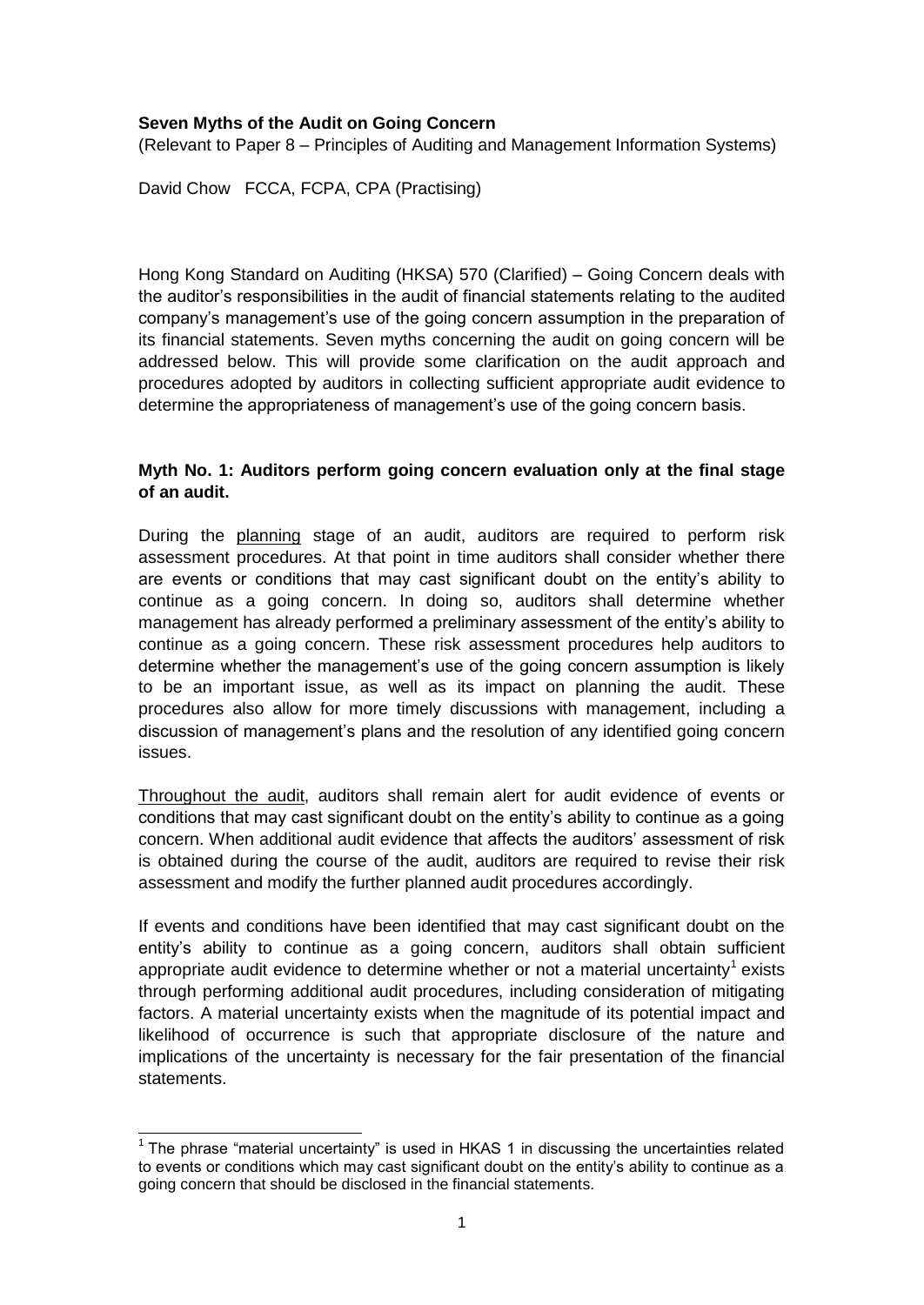At the final stage of an audit, based on the audit evidence obtained, auditors shall conclude whether a material uncertainty exists related to events or conditions that, individually or collectively, may cast significant doubt on the entity's ability to continue as a going concern.

#### **Myth No. 2: In the event that the management has not completed an assessment of going concern, auditors are responsible for rectifying this lack of analysis by producing their own detailed analysis.**

HKSA 570 (Clarified) states that auditors' responsibilities in respect of the use of the going concern basis in the financial statements prepared by the management are:

- (a) To obtain sufficient appropriate audit evidence regarding the appropriateness of management's use of the going concern assumption in the preparation of the financial statements; and
- (b) To conclude, based on the audit evidence obtained, whether a material uncertainty exists related to events or conditions that may cast significant doubt on the entity's ability to continue as a going concern.

Management's assessment of the entity's ability to continue as a going concern is a key part of the auditors' consideration of management's use of the going concern assumption.

It is not the auditors' responsibility to rectify the lack of analysis conducted by management. However, in some circumstances, the lack of detailed analysis conducted by management to support its assessment of the going concern assumption may not prevent the auditors from concluding whether management's use of the going concern assumption is appropriate under the circumstances. For instance, when the entity has a history of profitable operations and a ready access to financial resources, management may make its assessment without conducting a detailed analysis. In this case, the auditors' evaluation of the appropriateness of management's assessment may be made without performing detailed evaluation procedures if the auditors' other audit procedures are sufficient to enable them to conclude whether management's use of the going concern assumption in the preparation of the financial statements is appropriate under the circumstances.

In other circumstances, evaluating management's assessment of the entity's ability to continue as a going concern may include an evaluation of:

- (a) The process that management followed to make its assessment;
- (b) The assumptions on which the assessment is based;
- (c) Management's plans for future action; and
- (d) Whether management's plans are feasible under the circumstances.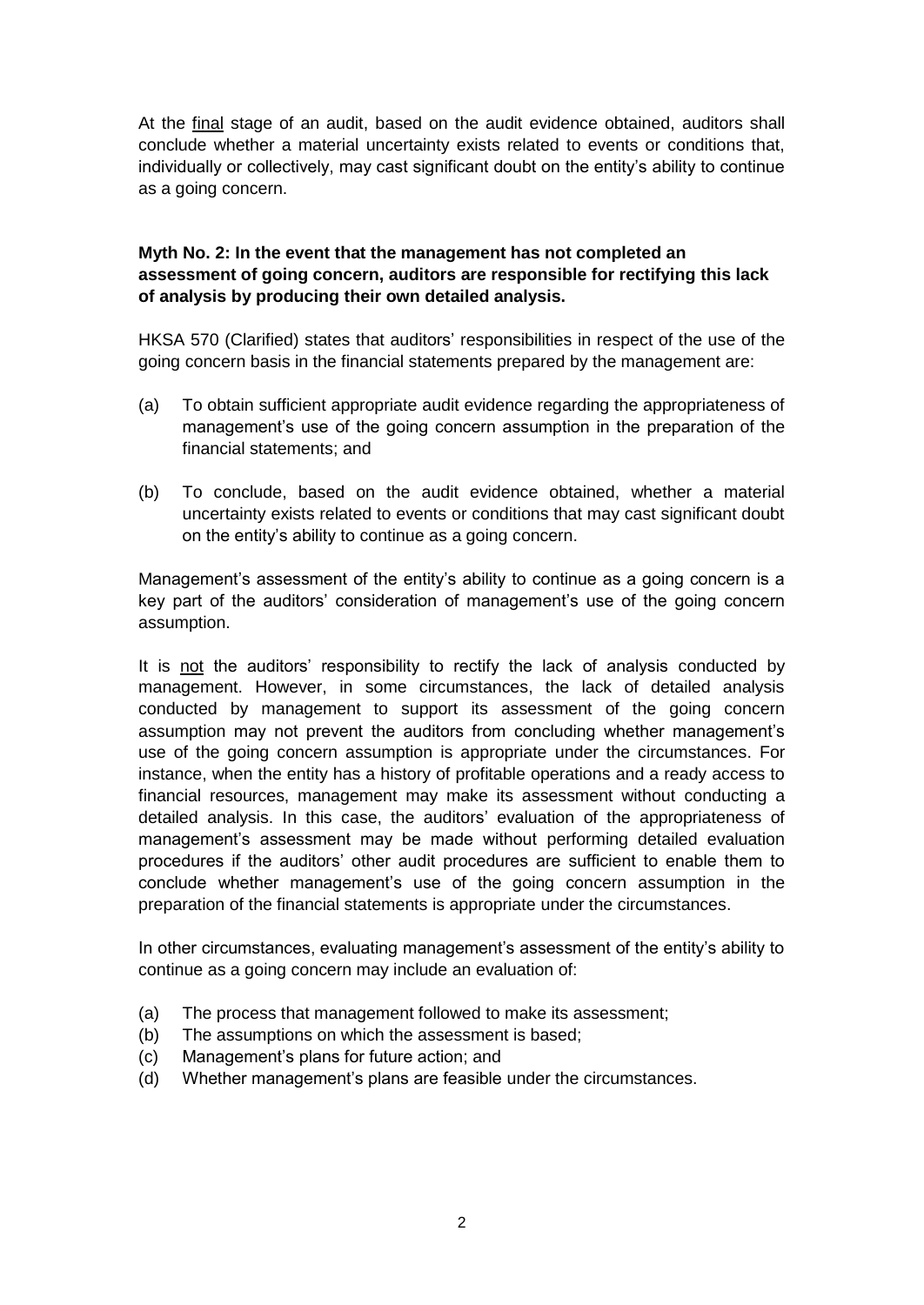## **Myth No. 3: Auditors are only responsible for expressing an opinion on the financial statements, and thus there is no need to review the client's cash flow forecast.**

In order to determine whether or not a material uncertainty exists, auditors shall obtain sufficient appropriate audit evidence. The analysis of the cash flow forecast is a significant factor in considering the future outcome of events or conditions in the evaluation of management's plans for future action. Review procedures of the cash flow forecast include:

- (a) Evaluating the reliability of the underlying data used in preparing the forecast; and
- (b) Determining whether there is adequate support for the assumptions underlying the forecast.

## **Myth No. 4: For the audit of small entities, auditors can automatically assume that the owner-managers intend and are able to continually support the entity in the foreseeable future.**

Continued support by owner-managers is often important to smaller entities' ability to continue as a going concern. Where a small entity is largely financed by a loan from the owner-manager, it may be important that these funds are not withdrawn.

For example, the continuance of a small entity experiencing financial difficulties may be dependent on the owner-manager subordinating a loan to the entity in favour of banks or other creditors, or the owner-manager supporting a loan for the entity by providing a guarantee with his or her personal assets as collateral. In such circumstances, auditors may obtain appropriate documentary evidence of the subordination of the owner-manager's loan or of the guarantee. Where an entity is dependent on additional support from the owner-manager, auditors may evaluate the owner-manager's ability to meet the obligation under the support arrangement. In addition, auditors may request a written letter of support confirming the terms and conditions attaching to such support, as well as the owner-manager's intention or understanding.

#### **Myth No. 5: If risk assessment procedures have identified events or conditions that may cast significant doubt on the entity's ability to continue as a going concern, auditors could conclude that a qualified opinion should be expressed.**

If events or conditions have been identified that may cast significant doubt on the entity's ability to continue as a going concern, the auditor shall obtain sufficient appropriate audit evidence to determine whether or not a material uncertainty exists through performing additional audit procedures, including consideration of mitigating factors. These procedures shall include: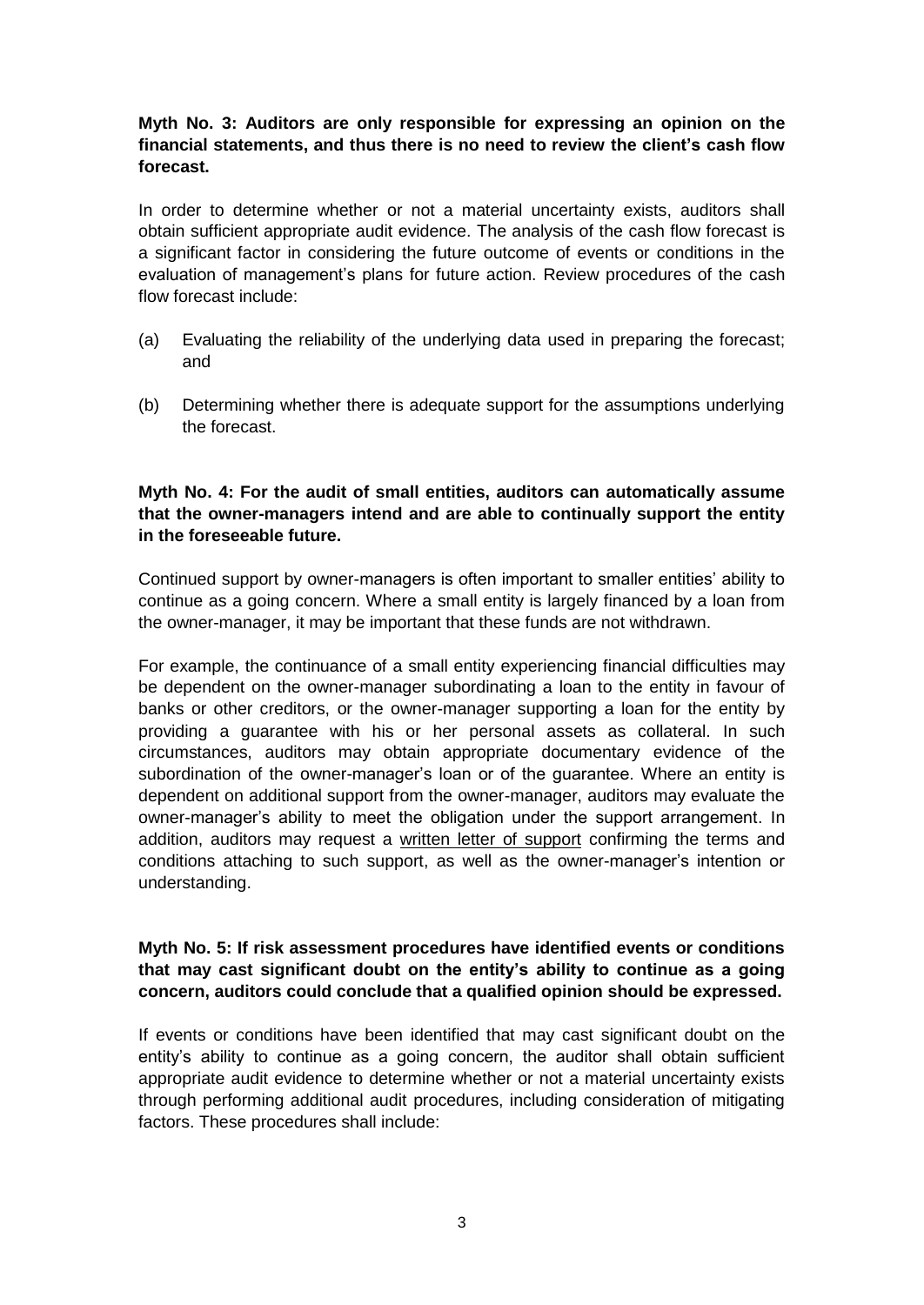- (a) Where management has not yet performed an assessment of the entity's ability to continue as a going concern, requesting management to make its assessment;
- (b) Evaluating management's plans for future actions in relation to its going concern assessment, whether the outcome of these plans is likely to improve the situation and whether management's plans are feasible in the circumstances;
- (c) Evaluating the reliability of the underlying data generated to prepare the cash flow forecast and determining whether there is adequate support for the assumptions underlying the forecast;
- (d) Considering whether any additional facts or information have become available since the date on which management made its assessment; and
- (e) Requesting written representations from management and, where appropriate, those charged with governance, regarding their plans for future action and the feasibility of these plans.

Based on the audit evidence obtained, auditors shall then conclude whether a material uncertainty exists related to events or conditions that may cast significant doubt on the entity's ability to continue as a going concern.

# **Myth No. 6: The existence of material uncertainty will justify the auditors' expressing an adverse opinion.**

The following diagram summarizes the factors considered by auditors before drawing conclusions on their audit opinion. Auditors shall express an adverse opinion only if:

- (a) No disclosure is made in the financial statements about the existence of material uncertainty that may cast significant doubt on the entity's ability to continue as a going concern; and
- (b) Misstatements are both material and pervasive to the financial statements.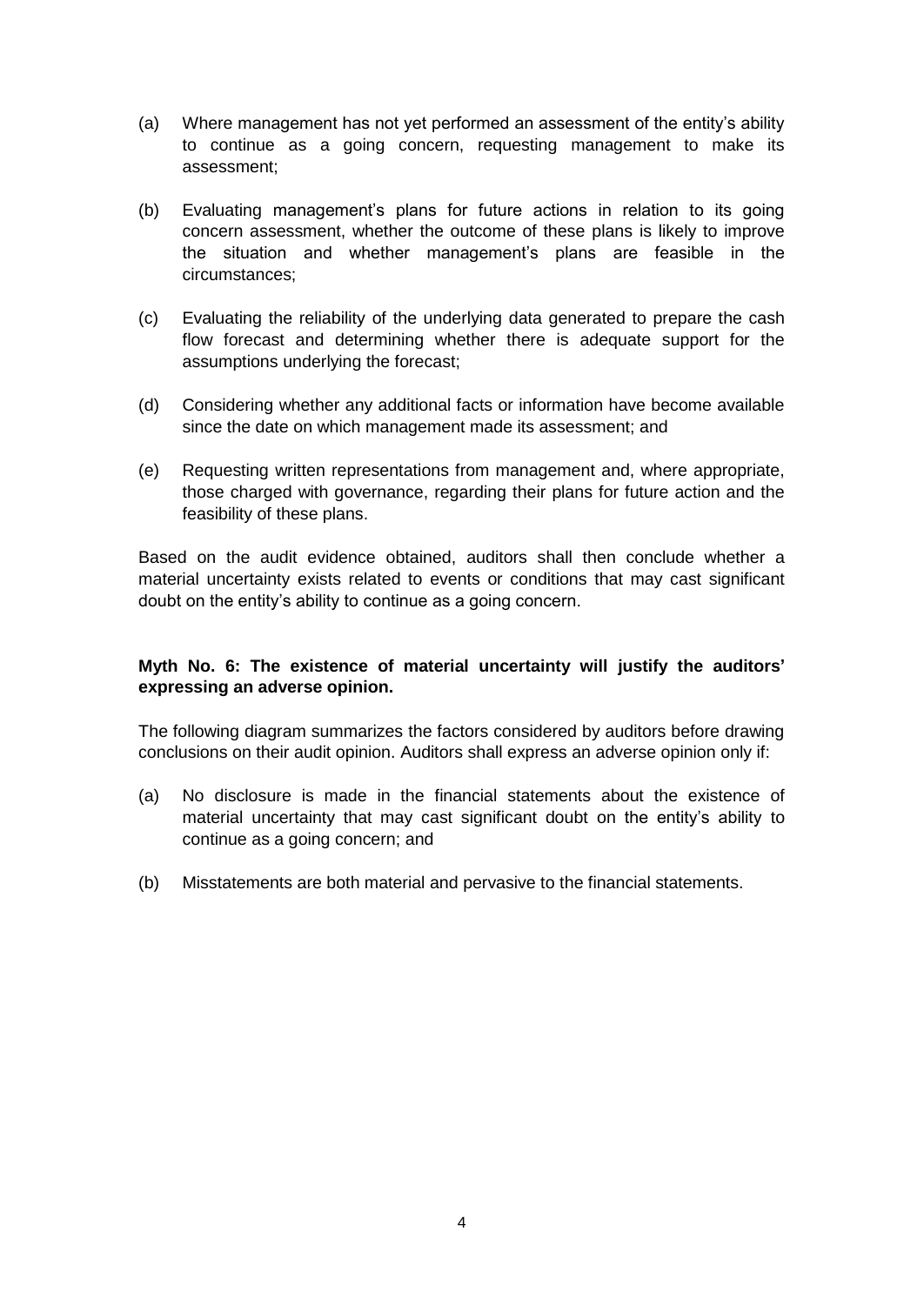

## **Myth No. 7: The going concern assessment undertaken for financial reporting purposes is intended to provide to the users of the financial statements a guarantee that the entity will remain a going concern until the next accounts are issued.**

HKSAs require auditors to obtain reasonable assurance about whether the financial statements as a whole are free from material misstatement, whether due to fraud or error. Reasonable assurance is a high level of assurance. It is obtained when the auditors have obtained sufficient appropriate audit evidence to reduce audit risk to an acceptably low level. However, reasonable assurance is not an absolute level of assurance, because there are inherent limitations of an audit which result in most of